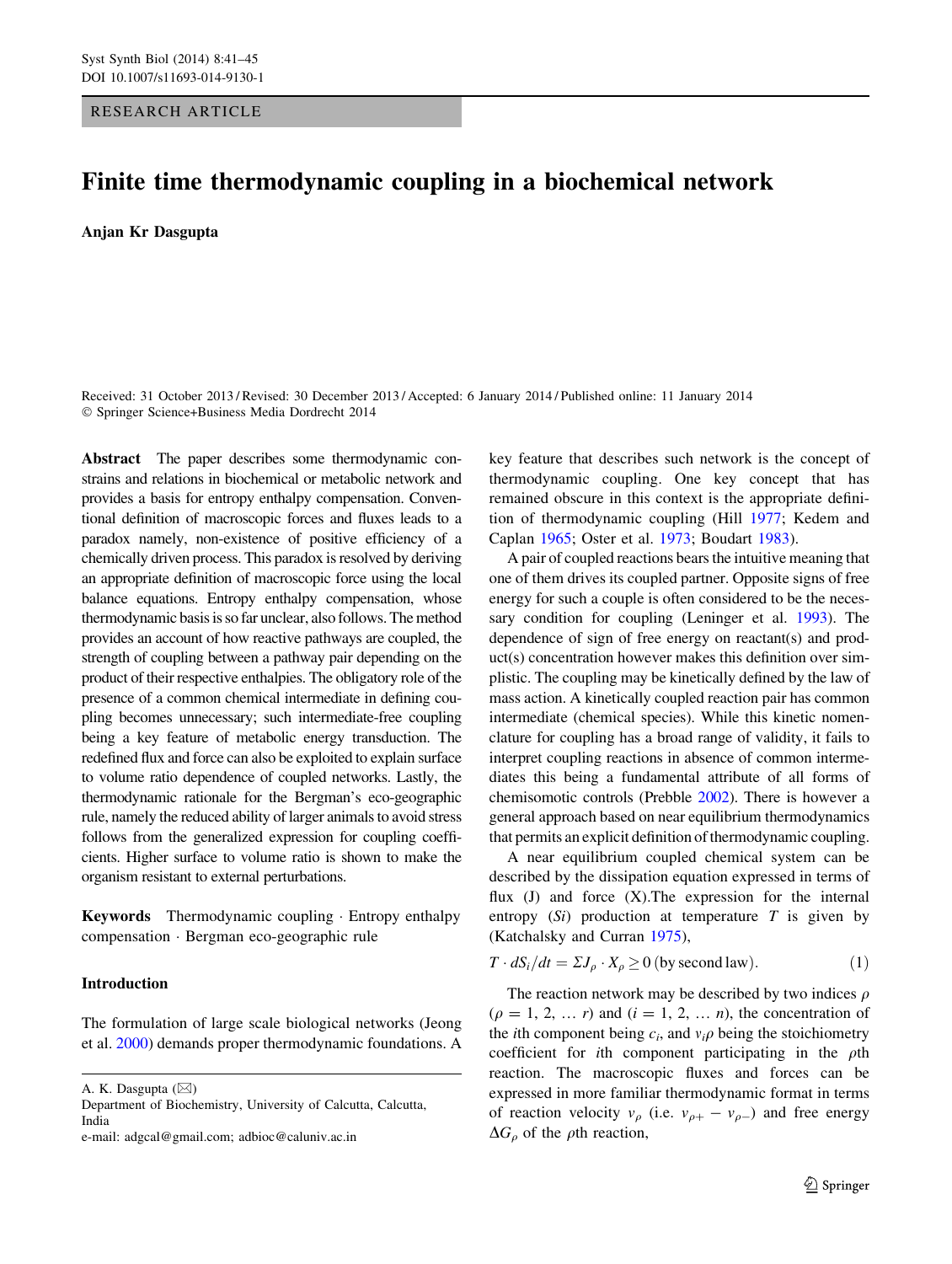<span id="page-1-0"></span>
$$
J_{\rho} = v_{\rho} = v_{\rho +} - v_{\rho -}
$$
 (2)

$$
X_{\rho} = -\Delta G_{\rho} = RT \log(v_{+\rho}/v_{-\rho}) = -\Sigma_{i}\mu_{i}v_{i}\rho.
$$
 (3)

The expression for the chemical potential  $\mu_i$  for the ith chemical species  $(i = 1, 2, ... n)$  is,

$$
\mu_i = \mu_{oi} + RTlnc_i \tag{4}
$$

and the kinetic equation expressing the time evolution of the ith process being,

$$
dc_i/dt = \Sigma_{\rho} v_{i\rho} \cdot v_{\rho}.\tag{5}
$$

It follows from Eqs. [\(2](#page-0-0)) and (3) that for each  $\rho$ , the expression  $X_{\rho}J_{\rho}$  is positive as  $(v_{+\rho} - v_{-\rho})$  RTlog( $v_{+\rho}$ )/v<sub>- $\rho$ </sub>) is positive for each  $\rho$  independent of whether  $\Delta G_\rho < 0$  or  $\Delta G_{\rho} > 0$ . Thus for a coupling pair of reactions with  $(\rho = p, q)$  it is impossible to have opposite signs for  $J_p \cdot X_p$ and  $J_q$   $X_q$ . The paradox of coupling is thus expressible as,  $J_{\rho} \cdot X_{\rho} \ge 0$  (6)

for each  $\rho$  ( $\rho = 1, 2, \dots r$ ) in a biochemical or chemical reaction net work described by r reactions and n components. Interestingly, many recent publications e.g. considers this instead of Eq. ([1\)](#page-0-0) as a consequence of second law. The coupling of thermodynamically coupled processes as defined recently in context of finite time thermodynamics becomes meaningless if the efficiency of such an engine is negative, the efficiency being expressible by ratio— $J_p \cdot X_p$ /  $J_q$   $X_q$ , where the p-th process is driven by q-th process.

#### Onsager approach to a biochemical network

There are some important evidences for validity of linear flux force relations (Rousseau and Schymkowitz [2005](#page-4-0)) in chemical systems and particularly so when they have coupled behavior that leads to energy transduction. The paradox in Eq. (6) becomes further evident if we go to the close to equilibrium domain and use the Onsager approach (Onsager [1931](#page-4-0)). Interestingly this approach has recently been revisited in context of finite time thermodynamics (Boudart [1983](#page-4-0); Izumida and Okuda [2009\)](#page-4-0). Onsager introduced a symbolic approach to linear thermodynamics through his famous phenomenological equations. According to this approach the fluxes and forces are related to each other by the matrix equation,

$$
J_i = \Sigma L_{ij} X_j \tag{7}
$$

The reciprocal equation also exists as  $L$ , by second law is a positive definite matrix, the symmetry of L being ensured by the famous Onsager equation  $L = L<sup>T</sup>$ . Near equilibrium the forces and fluxes can be subjected to linearity approximation as their respective value approaches zero.

In a pure chemical system the force can thus be further approximated to the form (Hill [1977](#page-4-0)),

$$
X_{\rho} = RTln(1 + \nu_{\rho}/(\nu_{\rho-}) \approx (RT)/(\nu_{-\rho}) \cdot J_{\rho}.
$$
 (8)

Equation (8) follows from  $ln(1 + x) \sim x$  and in this case x being  $v_o/v_{o-}$  the term  $v_{o-}$ , actually representing equilibrium value of reverse (or forward) reaction  $v_{q-}$ . An important implication of Eq. (8) is that the Onsager matrix for any arbitrary biochemical network is diagonal.

$$
L_{ij} = L_i \cdot \delta_{ij} \tag{9}
$$

In Eq. (9)  $\delta_{ij}$  is a identity matrix implying non-existence of off-diagonal elements of L. This further highlights the limitations of the existing thermodynamic description of biochemical or even metabolic networks, where the absence of coupling between metabolic fluxes is an impossible condition. The falsification of Eq. (9) has been clearly demonstrated in a number of biochemical networks, e.g. oxidative phosphorylation, though in many of the theoretical approaches assumed therein, the diagonal nature of the Onsager matrix was ignored, even though free energy term was used as driving forces (Caplan and Essig [1969](#page-4-0)).

We may note that we have not included cyclic reactions in (9), the presence of cyclic reactions would lead to some pseudo cross coupling terms as a result of constrains imposed by mass action. It may also be intriguing to point out that Onsager in his famous paper on reciprocal relation had to cite the example of cyclic reaction  $A = B$ ,  $B = C$ ,  $C = A$ , without which he could not find example of coupling in chemical reactions. The coupling in Onsager approach is between the reduced flux descriptions and not by actual fluxes and forces, and similar definitions of stoichiometric networks depending on presence of reaction cycles, with dependent kinetic coefficients in which coupling had to be forcefully introduced have cited frequently in literature(Qian and Beard [2005;](#page-4-0) Qian et al. [2003](#page-4-0)).

### Introducing the enthalpy production

In most of the standard texts the local balance equations (Katchalsky and Curran [1975](#page-4-0)) can be expressed in terms of local heat flow rate qv, internal entropy production  $\sigma$ , entropy flux  $J_s$  and the flux of chemical species  $J_i$ .

$$
\delta q_{\nu}/\delta t = -\nabla \cdot J_q \tag{10}
$$

The definition of internal entropy production follows from the other balance equations

$$
\delta s_{\nu}/\delta t = -\nabla \cdot J_s + \sigma \tag{11}
$$

$$
\delta c_i / \delta t = -\nabla \cdot J i + \Sigma_\rho v_{i\rho} \cdot v_\rho. \tag{12}
$$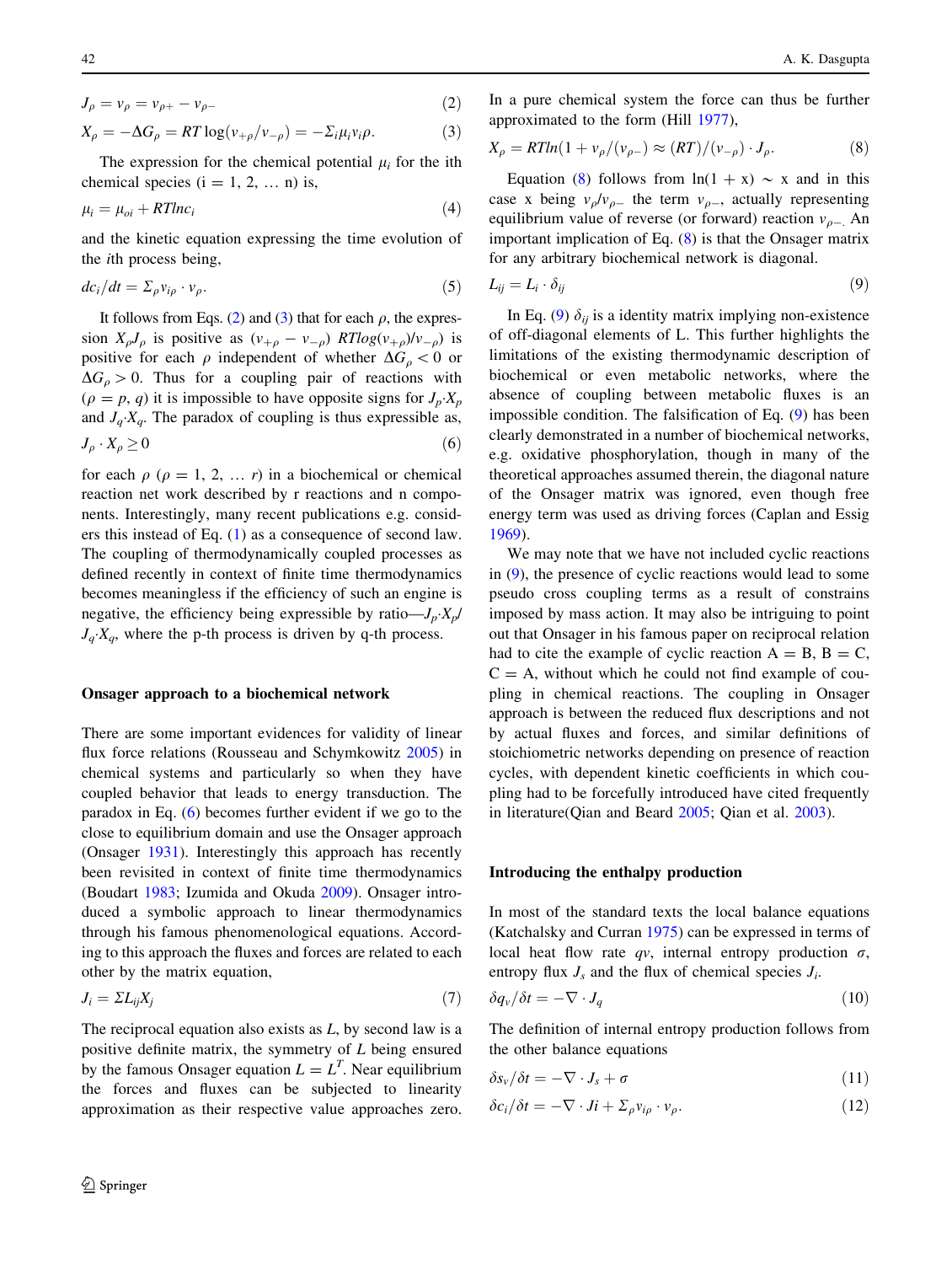<span id="page-2-0"></span>The local Gibbs equation further demands that

$$
\delta q_{\nu}/\delta t = T \delta s_{\nu}/\delta t + \Sigma_{i} \mu_{i} \delta c_{i}/\delta t \tag{13}
$$

Equations  $(10-12)$  can substituted in Gibbs equation  $(13)$ and by comparing the divergent and non-divergent terms we obtain the expression for internal entropy production  $\sigma$ as given by,

$$
\sigma = J_q \cdot \nabla (1/T) - \Sigma_i J_i \cdot \nabla (\mu_i/T) - \Sigma_{i\rho} v_{i\rho} \mu_i \cdot v_\rho/T \quad (14)
$$

From Eqs.  $(3)$  $(3)$  and  $(14)$  it follows that the entropy production is,

$$
\sigma = J_q \cdot \nabla (1/T) - \Sigma_i J_i \cdot \nabla (\mu_i/T) - \Sigma_\rho (\Delta G_\rho \nu_\rho)/(T)
$$
\n(15)

The successive terms in the RHS of Eq.  $(15)$  contribute to the entropy production by heat flow, diffusion flow and the chemical reaction and serves as a more detailed form of Eq.  $(1)$  $(1)$ .

The third term retains the standard definition of chemical force and flux as defined earlier in Eqs. [\(2](#page-0-0)) and [\(3](#page-1-0)). The paradox thus reappears.

However, a close look into the balance equation for heat flow (Eq. [10\)](#page-1-0) reveals that source production of heat that is inevitable in a reaction network is omitted. Such source term will originate from the enthalpy  $\Delta H_{\rho}$ . If we include the same, in Eq.  $(10)$  $(10)$  we get,

$$
\delta q_{\nu}/\delta t = -\nabla \cdot J_q + \Sigma \Delta H_{\rho} v_{\rho} \tag{16}
$$

Using Eqs.  $(11)$  $(11)$ – $(13)$  and  $(16)$  we obtain that,

$$
\sigma = J_q \cdot \nabla (1/T) - \Sigma_i J_i \cdot \nabla (\mu_i/T) + \Sigma_\rho \Delta S_\rho v_\rho \tag{17}
$$

where, we have assumed that,

$$
\Delta G_{\rho} = \Delta H_{\rho} - T \cdot \Delta S_{\rho} \tag{18}
$$

The Eq. (17) thus provides us a new definition of the driving force for a chemical reaction (Jeong et al. [2000](#page-4-0)) in a reaction network. Instead of the definition given by the Eq. ([3\)](#page-1-0) the chemical force is redefined by the entropy term  $(T\Delta S_{\rho})$  and the rate of change of internal entropy expressed in Eq.  $(1)$  $(1)$  is given by,

$$
dS_i/dt(chemical) = \Sigma_{\rho} \Delta S_{\rho} \cdot \Delta v_{\rho}
$$
 (19)

If we further assume that the entropy supply is constant, then internal entropy production can be equated with the total entropy production. The Eq.  $(19)$  then has a simple meaning, namely total entropy change is inner product of the individual entropy changes and reaction velocities.

The inequality imposed in Eq. [\(6](#page-1-0)) that led to the stated paradox, is no more relevant as  $J_{\rho} \cdot X_{\rho}$  now can have both positive and negative signs. Using the earlier argument we can state that the coupling between reactions (in the sense that one drives the other) can be conceived as the internal entropy contributions from individual reactions can have

opposite signs. Similarly a positive efficiency of a chemical engine (Oster et al. [1973](#page-4-0)) consisting of a coupling pair of reaction '1' and '2' becomes definable:

$$
\eta = -J_2 \cdot X_2 / J_1 \cdot X_1 \tag{20}
$$

Equation (20) is particularly relevant as, the engine like work performance of biochemical network is well known and it is meaning to have a positive efficiency for such an engine (Stucki [1980](#page-4-0); Stucki et al. [1983](#page-4-0)).

#### A new insight towards enthalpy entropy compensation

Entropy enthalpy compensation has been widely observed in different systems (Prebble [2002;](#page-4-0) Agutter and Wheatley [2004](#page-4-0); Nielsen and Jensen [1990](#page-4-0); Rottenberg [1979;](#page-4-0) Izumida and Okuda [2008\)](#page-4-0). A close inspection reveals that till this date there has not been any satisfactory thermodynamic theory that explains this compensation.

The new definition of the thermodynamic force (see Eq. 19) is expressed by  $T\Delta S_\rho$  rather than by  $\Delta G_\rho$ :

$$
v_{\rho} = \Sigma l_{\rho \rho'} T \Delta S_{\rho'} \tag{21}
$$

A careful inspection of Eq. [\(8](#page-1-0)) reveals that while the force definition has changed the simple proportionality between  $\Delta G_{\rho}$  and  $\Delta v_{\rho}$  is maintained in close to equilibrium systems. Rewriting the equation without invoking the macroscopic force term,

$$
v_{\rho} = -\left(v_{\rho}^{-}\right)/RT \cdot \Delta G_{\rho}.
$$
 (22)

Equations  $(18)$   $(21)$  and  $(22)$  provides a linear relation:

$$
\Delta H_{\rho} = \Sigma \varepsilon_{\rho \rho'} \Delta S_{\rho'} \tag{23}
$$

In Eq.  $(23)$  the interaction term  $\varepsilon$  is given by,

$$
\varepsilon_{\rho\rho'} = T(\delta_{\rho\rho'} - RT \cdot l_{\rho\rho'} / \nu \rho^{-})
$$
\n(24)

The enthalpy of a coupled reaction network is thus driven by linear relation expressed by the coefficient  $\varepsilon$  in Eq. (23). If we assume no coupling condition the slope of the enthalpy entropy graph is given by  $1 - RTl_{\rho\rho}/v\rho$ , a quantitative is which is always  $\langle 1 \rangle$  (but can assume positive or negative value) as second law demands that the diagonal term of Onsager coefficients must be positive. It is further noted the sign of  $\varepsilon_{\rho\rho'}$  is critically dependent on temperature and a pair of driving and driven reaction may become parallel coupled reactions, or mutually inhibiting reactions as T is varied. The close relation between entropy enthalpy compensation and coupling of reaction steps is also an intrinsic feature of the Eq. (24). It predicts that in a coupled network the entropy of one reaction is actually determined by enthalpies of several other coupled reactions, the extent of compensation being critically dependent on the coupling strength between reactions.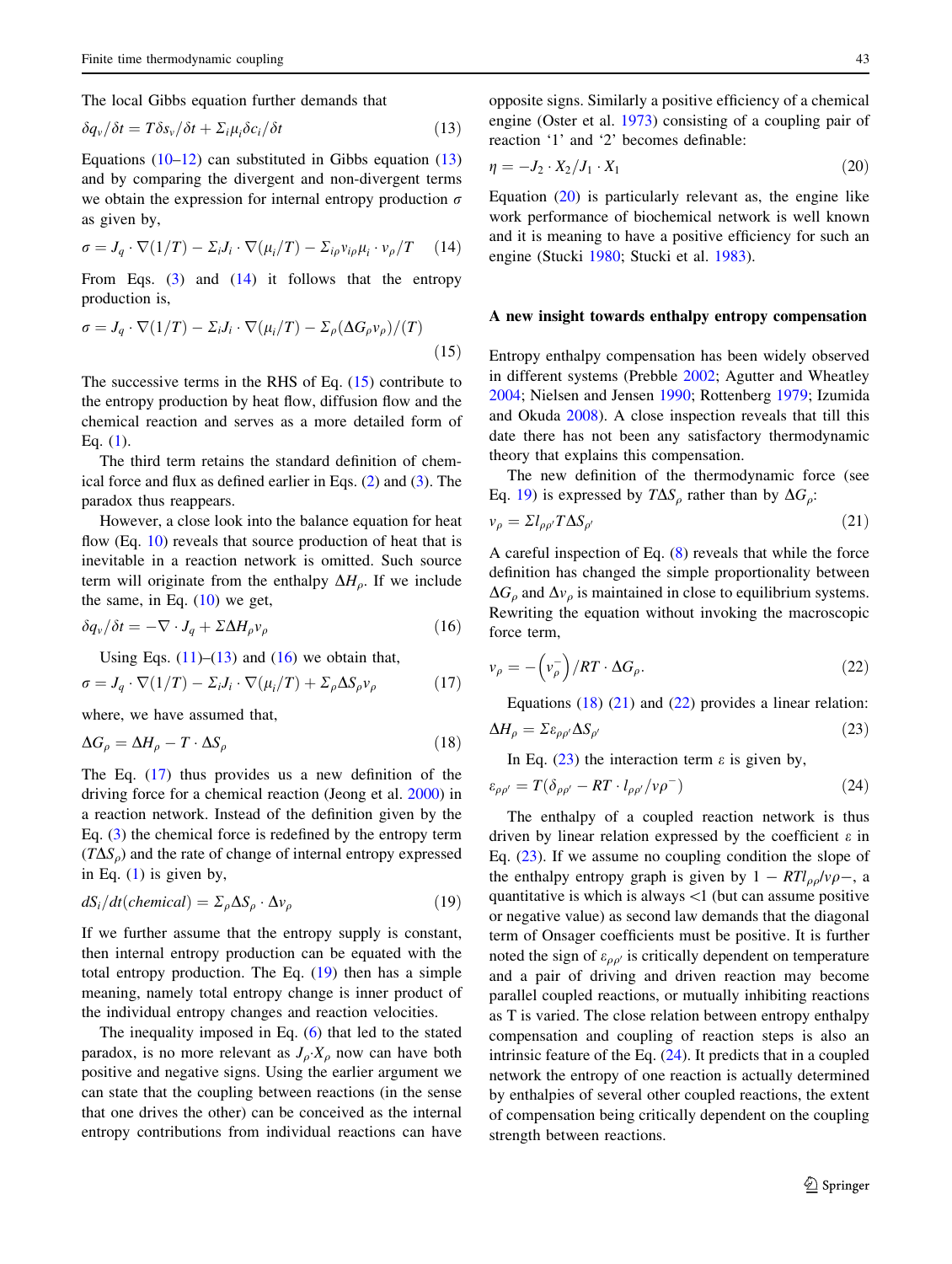Equation  $(24)$  $(24)$  also throws an important insight in the eco-geographic principle known as Bergman rule. Bergmann's rule implies that within a broadly distributed taxonomic clade, populations and species of larger size are found in colder environments, and species of smaller size are found in warmer regions. If we read this eco-geographic principle of reduced ability to avoid stress for larger animals, we immediately find that characteristic entropy enthalpy compensation operative in the respective taxonomic clades may unfold the thermodynamic basis of the approximately validated principle (Hill [1977](#page-4-0)).

#### A metric for coupling coefficients

A thermal steady state in which the LHS of Eq. ([16\)](#page-2-0) is leads to,

$$
\nabla \cdot J_q = \Sigma \Delta H_\rho v_\rho \tag{25}
$$

If we consider the integral  $\int_{V} \nabla \cdot J_q dv = \int_{S} J_q ds$ , assuming further that the surface flux of heat over a hypothetical surface element S remains constant we can rewrite the Eq. (25) further. The simplified expression is given by,

$$
J_q = (V/S) \cdot \Sigma_{\rho} \Delta H_{\rho} v_{\rho} \tag{26}
$$

where the LHS is the surface average of the hear flux and the RHS is the volume averaged enthalpy production. Within the range of validity of this uniformity approximation in the surface S enclosing volume V, we can further consider a reciprocal of the flux force relation in which the forces are expressed as linear function of fluxes. This is acceptable due to the positive definite nature of the Onsager matrix. This reciprocal relation can be expressed in a mesoscopic system by the relation,

$$
\Delta(1/T) = R_q \cdot J_q + \Sigma_i R_{qi} \cdot J_i + \Sigma_{\rho'} R_{q\rho} v_{\rho'} \tag{27}
$$

$$
\Delta(\mu_i/T) = R_{qi} \cdot J_q + \Sigma_j R_{ij} \cdot J_j \tag{28}
$$

$$
\Delta S_{\rho} = R_{q\rho} J_q + \Sigma R_{\rho\rho'} v_{\rho'} \tag{29}
$$

In equation we have ruled out the direct coupling between the chemical and diffusional fluxes as by Curie principle direct coupling between such fluxes can be ruled out. The Eqs. (27)–(29) expresses the general conditions for thermogenesis and it can be also shown that if we combine Eqs.  $(26)$  and  $(29)$  we obtain,

$$
\Delta S_{\rho} = \Sigma r_{\rho \rho'} v_{\rho'} \tag{30}
$$

where, the coupling coefficient  $r$  assumes the form,

$$
r_{\rho\rho'} = R_{\rho\rho'} + (V)/(S) \cdot R_{q\rho} \Delta H_{\rho'} \tag{31}
$$

The Onsager symmetry demands that,  $r_{\rho\rho'} = r_{\rho'\rho}$  and this leads to a symmetry relation,

$$
R_{q\rho}\Delta H_{\rho} = R_{q\rho'}\Delta H_{\rho'}\tag{32}
$$

The symmetry in Eq.  $(32)$  however demands that,

$$
R_{q\rho} = \alpha \cdot \Delta H_{\rho} \tag{33}
$$

where a is a constant. Substituting Eq.  $(33)$  in  $(31)$  we obtain,

$$
r_{\rho\rho'} = R_{\rho\rho'} + \alpha/(S/V) \cdot \Delta H_{\rho} \Delta H_{\rho'} \tag{34}
$$

Equation (34) expresses a simple way of evaluating or computing coupling strength between reactions from their respective enthalpies. Like the analysis in the work of Izumida and Okuda [\(2009](#page-4-0)) the cross diagonal elements of the Onsager matrix is related to surface volume ratio. None of the available metabolic network approaches emphasize the importance of surface volume ratio in dictating the metabolic coupling. This however follows automatically from the analysis described above.

The significance of Eq.  $(34)$  is that even if there is no direct coupling between the reactions (i.e.  $R_{\rho\sigma'} = 0$  for different reactions) still there will be a steady state coupling that is proportional to the enthalpies  $\Delta H_o \Delta H_{o'}$ . As it is possible to predict (Kedem and Caplan [1965](#page-4-0)) entropy and free energy from basic molecular dynamic principles the estimation of such coupling is computable. The argument can be extended to metabolic networks once coupling strength between elementary reaction pair is known.

The variation of surface to volume ratio among animal and plant kingdom is also known for another reason (Nielsen and Jensen [1990;](#page-4-0) Agutter and Wheatley [2004](#page-4-0)). In many cases one finds scaling relations between metabolic rates and surface to volume ratio. It is tempting to speculate the origin of such scaling relation originates from the stated thermodynamic coupling.

We once more refer to the Bergman rule whose validity was critically dependent on the size of the species concerned. There seems to be a tendency for larger-bodied animals to conform more closely than smaller-bodied animals, at least up to certain latitudes, perhaps reflecting a reduced ability to avoid stressful environments by burrowing or other means. As the surface to volume ratio is smaller the enthalpy product term is likely to dominate in determining the coupling term between enthalpy and entropy. If we describe larger and smaller species in terms of metabolic network bounded by larger or smaller volume to surface ratio, we can see that in the former case the entropy enthalpy compensation will be dictated (in Eqs. [\(24](#page-2-0)) and (34)  $r = L - 1$ ) primarily by the enthalpy products of the individual reactions steps and any perturbation by environment is likely to cause large shift in coupling profile in such reactions. Such variations would be however significant if the length scale of the organism in question varies significantly.